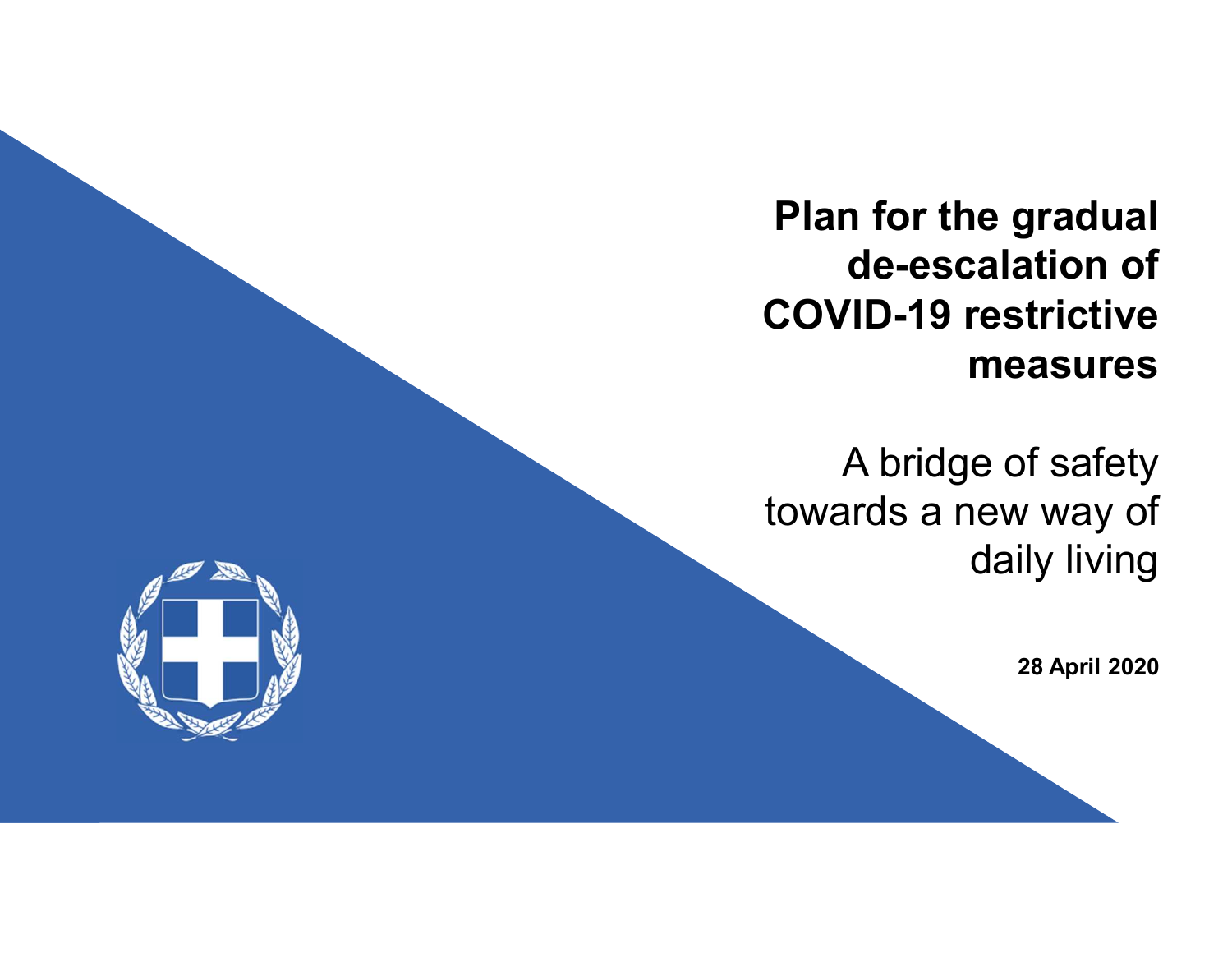

# Restarting the economic activity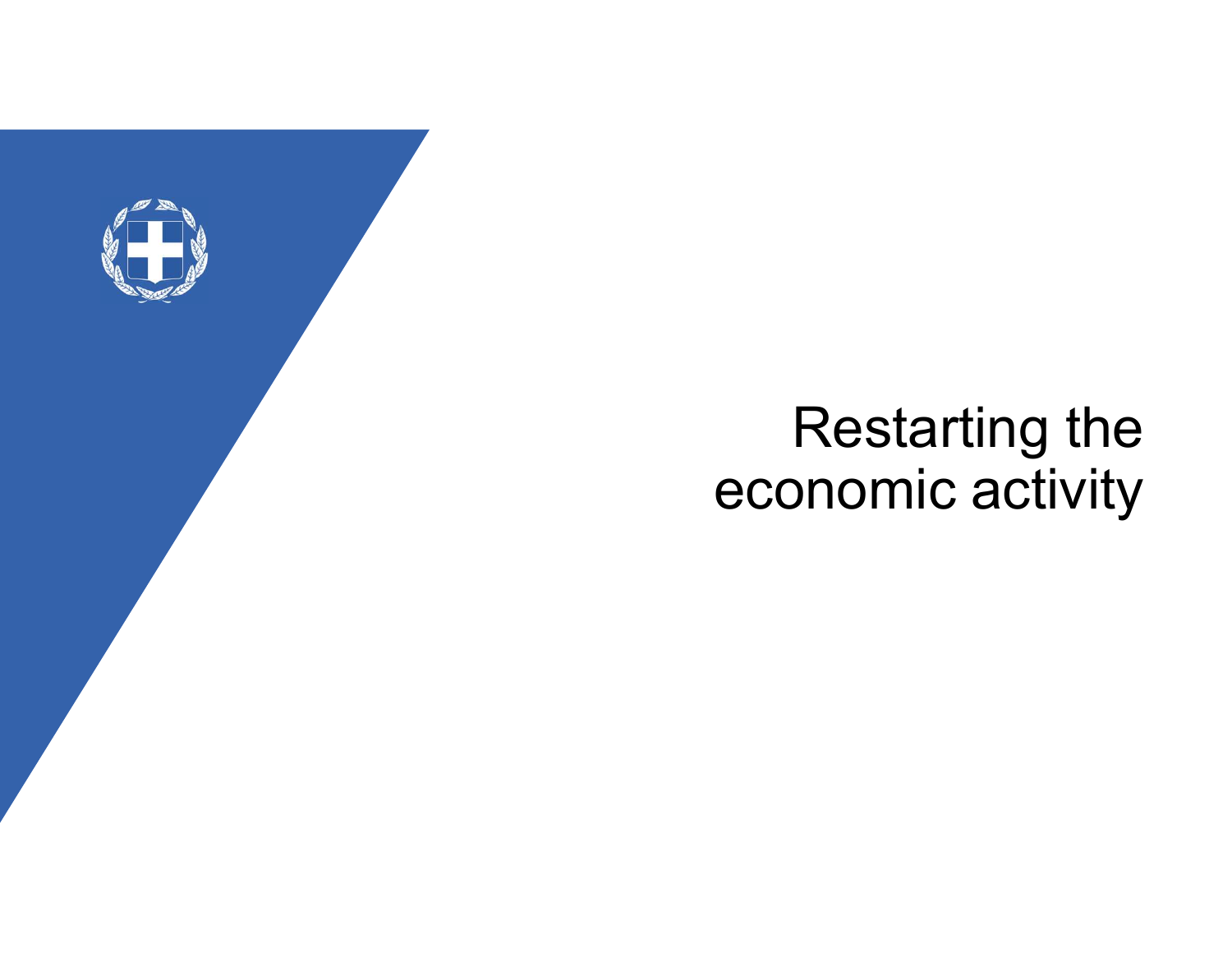# Stages of restarting the economic activity

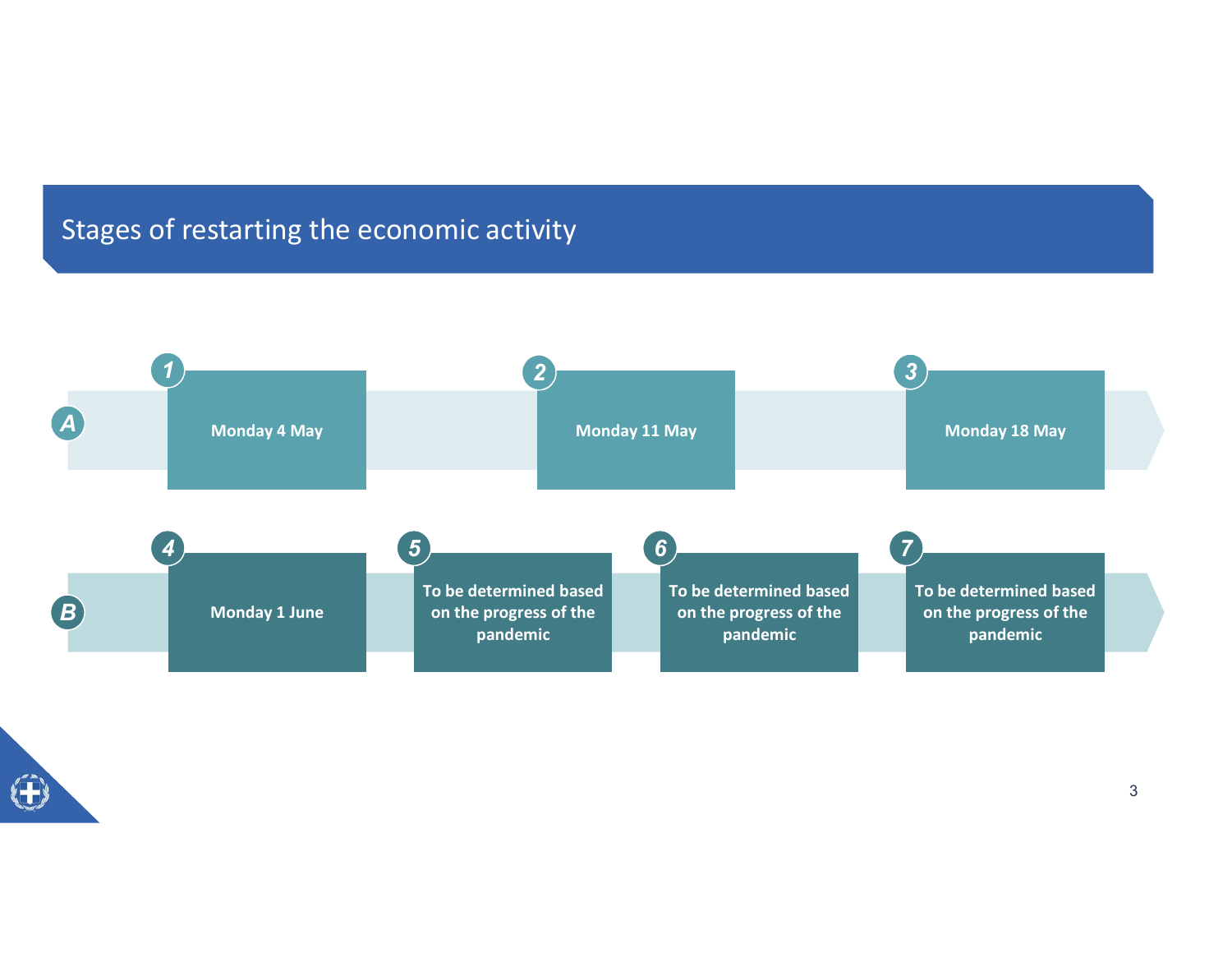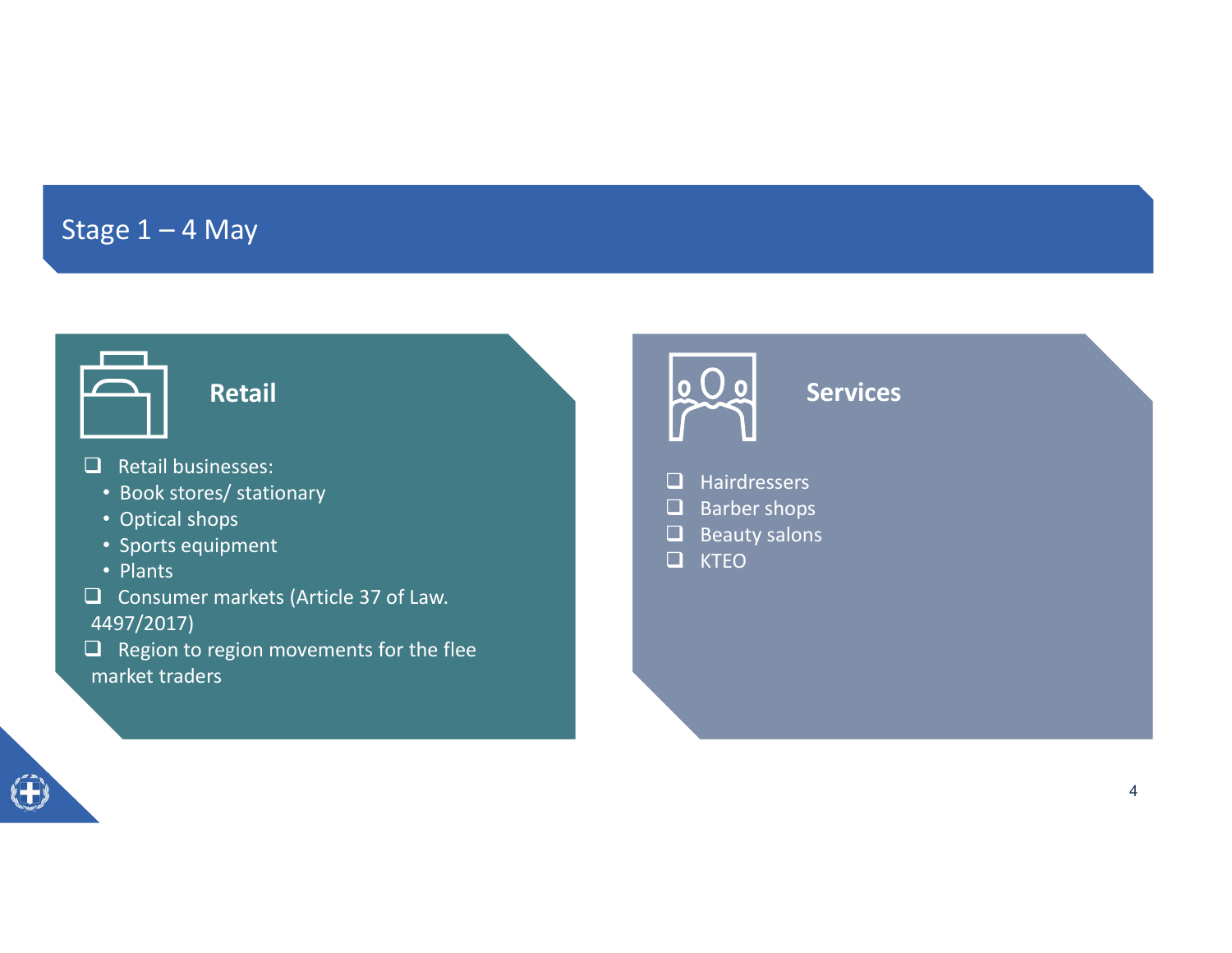|       | Stage $1 - 4$ May                                                                |                 |                                                                                                      |
|-------|----------------------------------------------------------------------------------|-----------------|------------------------------------------------------------------------------------------------------|
|       |                                                                                  |                 |                                                                                                      |
| 47.41 | Retail of computers, computer hardware and software<br>units in specialty stores | 47.76           | Retail sale of flowers, plants, seeds, fertilizers, pets and<br>related pet food in specialty stores |
| 47.42 | Retail of telecommunications equipment in specialty<br>stores                    | 71.20           | Technical vehicle tests (KTEO)                                                                       |
| 47.61 | Retail sale of books in specialty stores                                         | 96.02           | Hairdressers, barber shops and beauty salons                                                         |
| 47.62 | Retail sale of newspapers and stationery in specialty<br>stores                  | 96.09.<br>19.08 | Other services for personal activities                                                               |
| 47.64 | Retail sale of sports equipment in specialty stores                              | 47.74.<br>75.03 | Optical and hearing aid stores                                                                       |
|       |                                                                                  |                 | $\overline{5}$                                                                                       |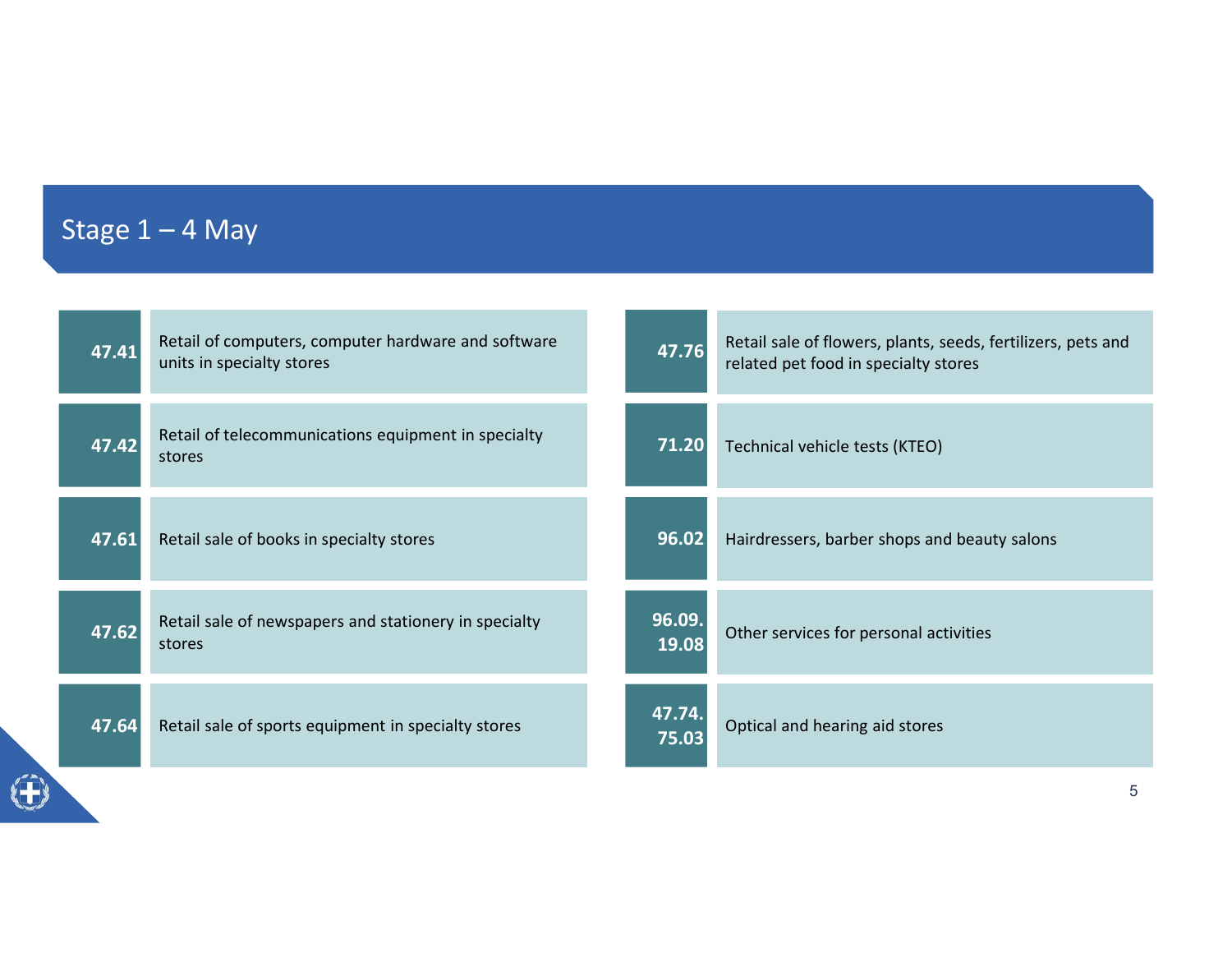# Return to work: Employees & Businesses Stage 1 – 4 May<br>Return to work: Employees & Businesses



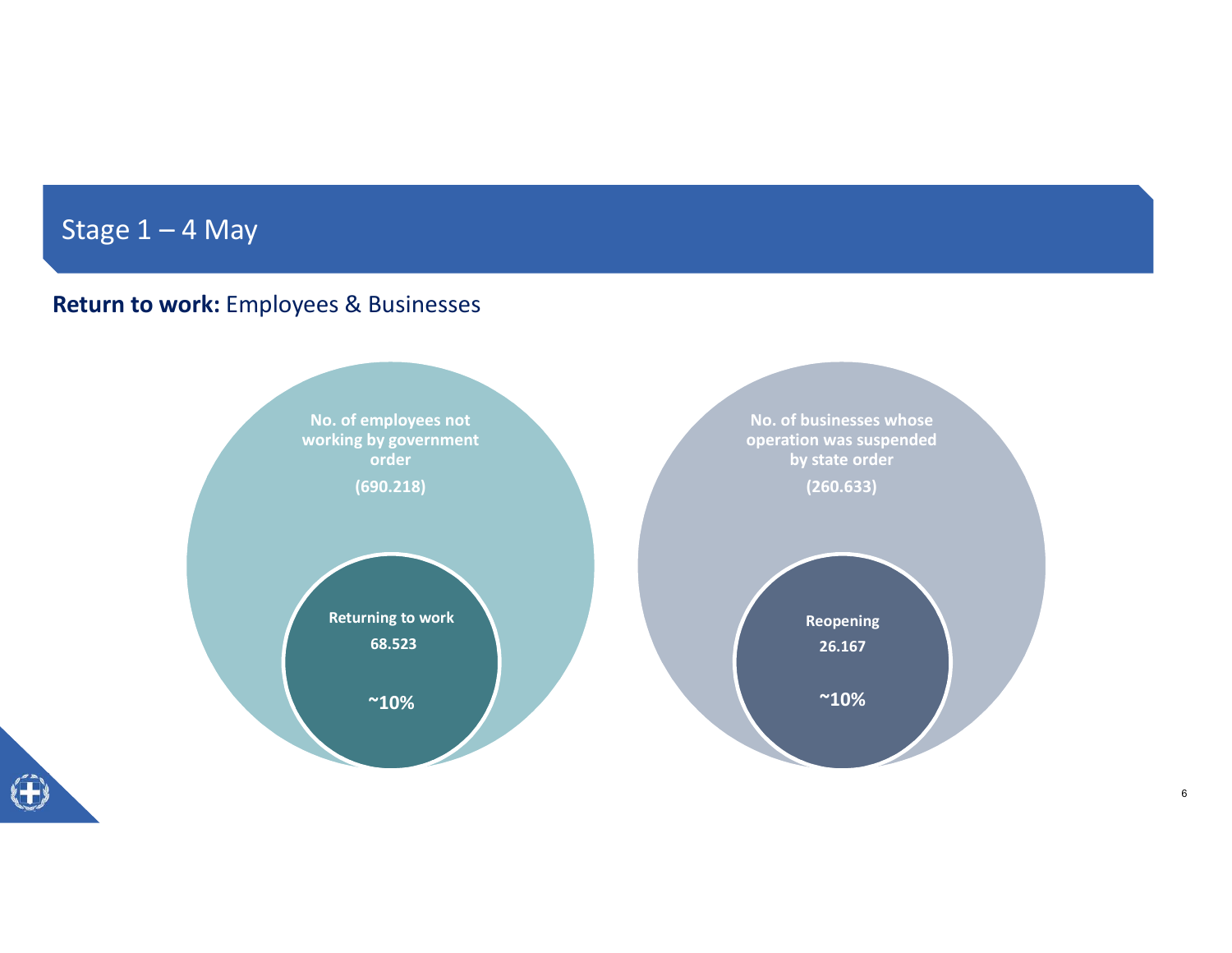## Return to work: Employees & Businesses

| Stage 1-4 May |                                                                                                      |                      |                   |
|---------------|------------------------------------------------------------------------------------------------------|----------------------|-------------------|
|               |                                                                                                      |                      |                   |
|               | <b>Return to work:</b> Employees & Businesses                                                        |                      |                   |
|               |                                                                                                      | No. of employees and |                   |
| Code          | <b>Activity</b>                                                                                      | entrepreneurs        | No. of businesses |
| 47.41         | Retail of computers, computer hardware and software units in specialty<br>stores                     | 4.841                | 1.114             |
|               |                                                                                                      | 5.415                | 1.483             |
| 47.42         | Retail of telecommunications equipment in specialty stores                                           |                      |                   |
| 47.61         | Retail sale of books in specialty stores                                                             | 3.347                | 1.796             |
| 47.62         | Retail sale of newspapers and stationery in specialty stores                                         | 1.217                | 707               |
| 47.64         | Retail sale of sports equipment in specialty stores                                                  | 6.904                | 2.235             |
| 47.76         | Retail sale of flowers, plants, seeds, fertilizers, pets and related pet food<br>in specialty stores | 6.354                | 3.573             |
| 71.20         | Technical vehicle tests (KTEO)                                                                       | 2.383                | 719               |
| 96.02         | Hairdressers, barber shops and beauty salons                                                         | 37.412               | 14.240            |
| 96.09.19.08   | Shoe polishing services                                                                              | 650                  | 300               |

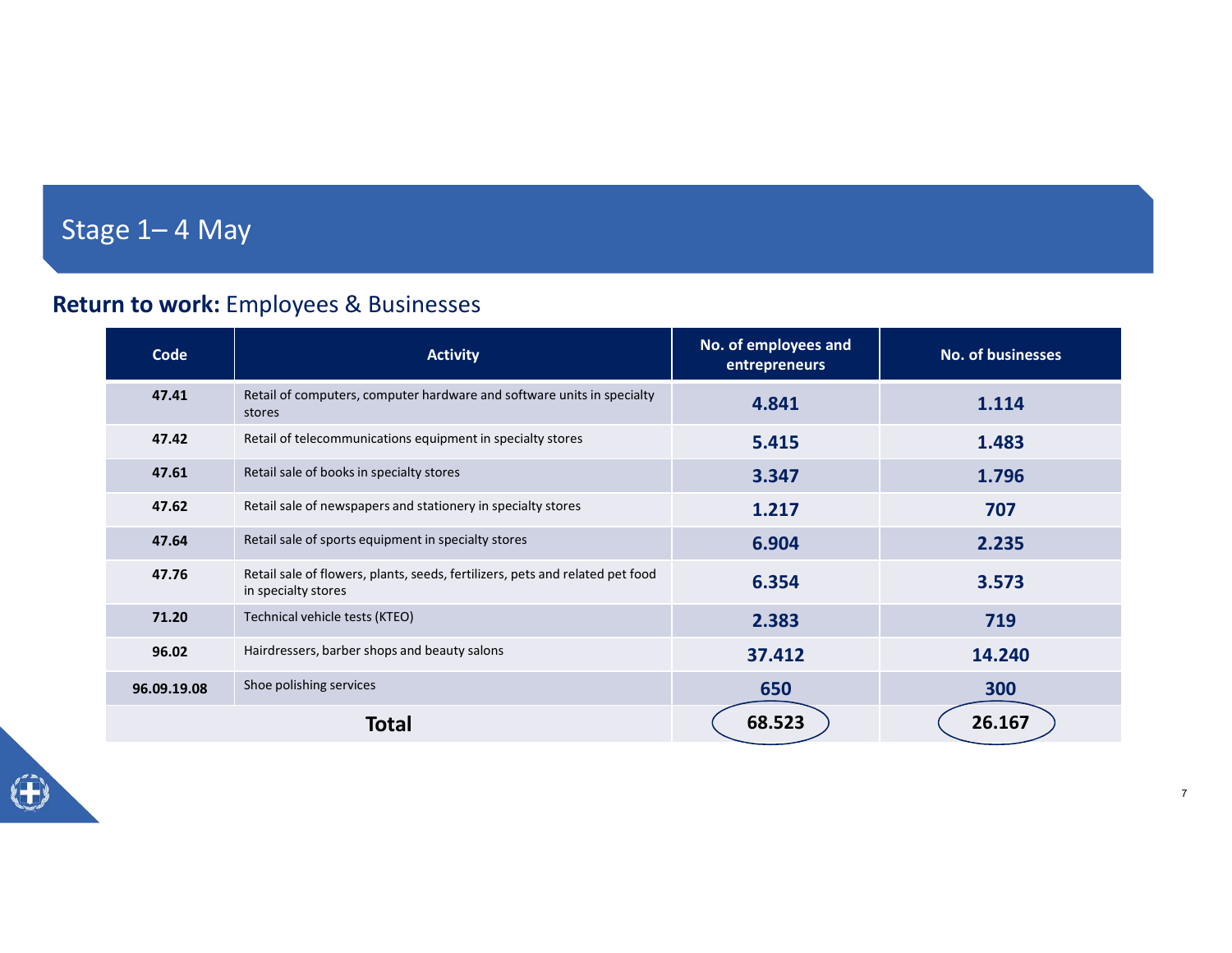# Special measures for social distance and minimum area requirements Stage 1— 4 May<br>Special measures for social distance and minimum area req

| Stage 1-4 May<br>Special measures for social distance and minimum area requirements<br>No. of people<br><b>Square meters of main area</b><br>Code<br>(employees and customers)<br>(excluding auxiliary areas (e.g. desk areas, storage spaces)<br>Up to 20 sq.m<br>4 people<br>Example: Main store area 18 sq.m - 4 people in total (employees and customers)<br>47.41<br>From 20sq.m to 100 sq.m<br>4 people + 1 person per 10 sq.m for<br>47.42<br>Example: Main store area of 50 sq.m $-$ 7 people in total (4 for 20 sq.m + 3 for 30 sq.m)<br>additional area of 20 to 100 sq.m<br>(employees and customers)<br>47.61<br>47.62<br>Above 100 sq.m<br>47.64<br><b>Example A:</b> Main store area 130 sq.m (12 people up to 100 sq.m + 2 people for the area from<br>100 to 130 sq.m so a total of 14 people including employees and customers)<br>12 people + 1 person per 15 sq.m for<br>47.74.75.03<br>Example B: Main store area 400 sq.m (12 people up to 100 sq.m + 20 people for the area from<br>additional area above 100 sq.m<br>47.76<br>100 to 400 sq.m so a total of 32 people including employees and customers<br>96.09.19.08<br>12 people + 1 person per 15 sq.m for areas more than 100 sq.m | In instances of stores above 300 sq.m spread across multiple levels, the criterion applied is 1 person per 10 sq.m per level. |  |  |
|----------------------------------------------------------------------------------------------------------------------------------------------------------------------------------------------------------------------------------------------------------------------------------------------------------------------------------------------------------------------------------------------------------------------------------------------------------------------------------------------------------------------------------------------------------------------------------------------------------------------------------------------------------------------------------------------------------------------------------------------------------------------------------------------------------------------------------------------------------------------------------------------------------------------------------------------------------------------------------------------------------------------------------------------------------------------------------------------------------------------------------------------------------------------------------------------------------------|-------------------------------------------------------------------------------------------------------------------------------|--|--|
|                                                                                                                                                                                                                                                                                                                                                                                                                                                                                                                                                                                                                                                                                                                                                                                                                                                                                                                                                                                                                                                                                                                                                                                                                |                                                                                                                               |  |  |
|                                                                                                                                                                                                                                                                                                                                                                                                                                                                                                                                                                                                                                                                                                                                                                                                                                                                                                                                                                                                                                                                                                                                                                                                                |                                                                                                                               |  |  |
|                                                                                                                                                                                                                                                                                                                                                                                                                                                                                                                                                                                                                                                                                                                                                                                                                                                                                                                                                                                                                                                                                                                                                                                                                |                                                                                                                               |  |  |
|                                                                                                                                                                                                                                                                                                                                                                                                                                                                                                                                                                                                                                                                                                                                                                                                                                                                                                                                                                                                                                                                                                                                                                                                                |                                                                                                                               |  |  |
|                                                                                                                                                                                                                                                                                                                                                                                                                                                                                                                                                                                                                                                                                                                                                                                                                                                                                                                                                                                                                                                                                                                                                                                                                |                                                                                                                               |  |  |
|                                                                                                                                                                                                                                                                                                                                                                                                                                                                                                                                                                                                                                                                                                                                                                                                                                                                                                                                                                                                                                                                                                                                                                                                                |                                                                                                                               |  |  |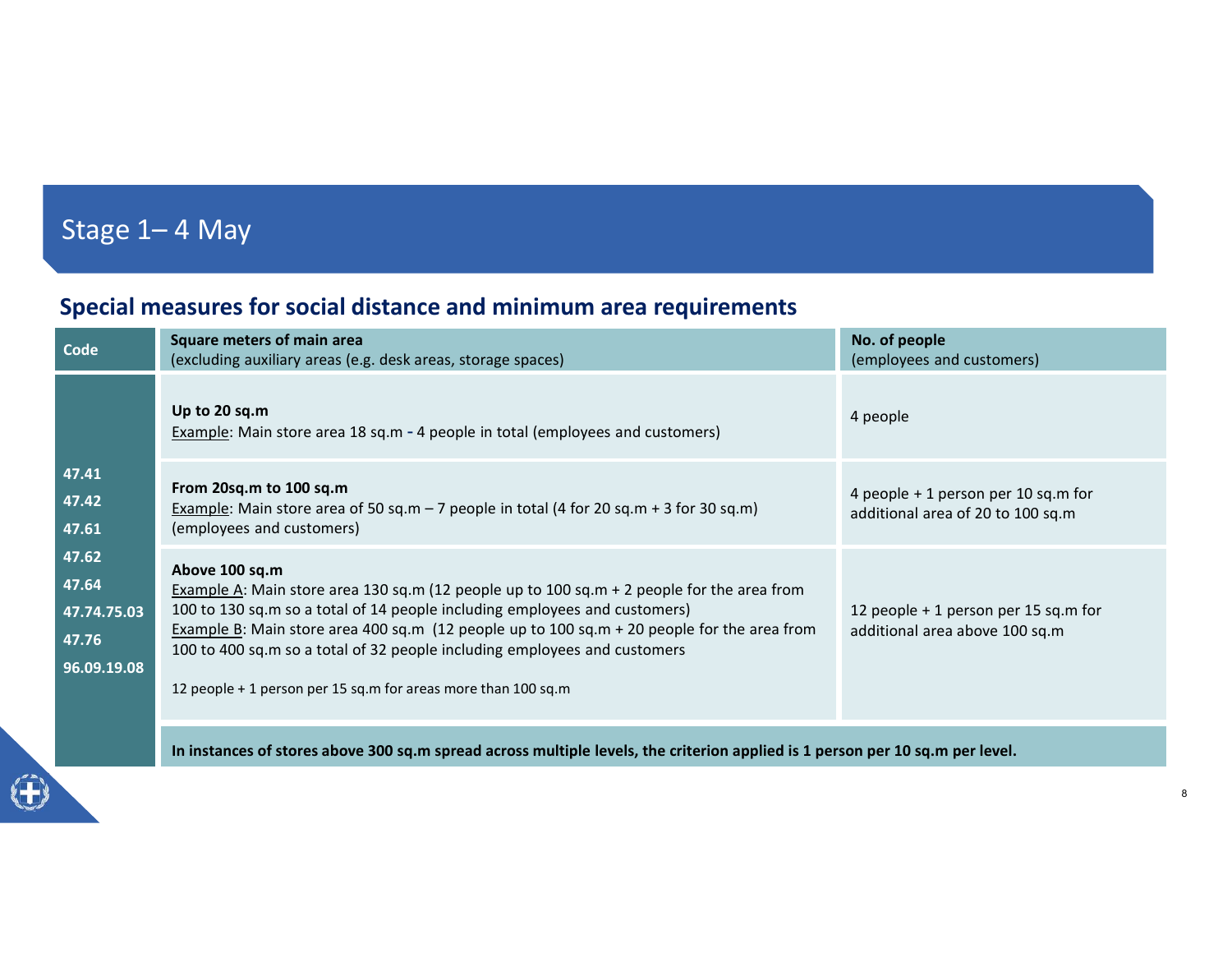# Special measures for social distancing and minimum area requirements Stage 1– 4 May<br>Special measures for social distancing and minimu

| - 4 May                                                                          |                                                                                                                                               |
|----------------------------------------------------------------------------------|-----------------------------------------------------------------------------------------------------------------------------------------------|
|                                                                                  | Special measures for social distancing and minimum area requirements                                                                          |
| Code                                                                             | <b>Special requirements</b>                                                                                                                   |
| 47.41<br>47.42<br>47.61<br>47.62<br>47.64<br>47.74.75.03<br>47.76<br>96.09.19.08 | $\Box$ Opening hour at 10 a.m. and hourly extensions of schedule on a case by case basis                                                      |
|                                                                                  | $\square$ Social distancing of 2m between two people                                                                                          |
|                                                                                  | $\square$ Mandatory use of a <b>protective mask</b> by employees and customers                                                                |
|                                                                                  | $\Box$ It is recommended not to use elevators. If their use is deemed necessary, it should be<br>limited to 40% of capacity                   |
|                                                                                  | $\square$ Where escalators are available, the use of elevators is not allowed, except for the<br>disabled, the elderly or for supply of goods |

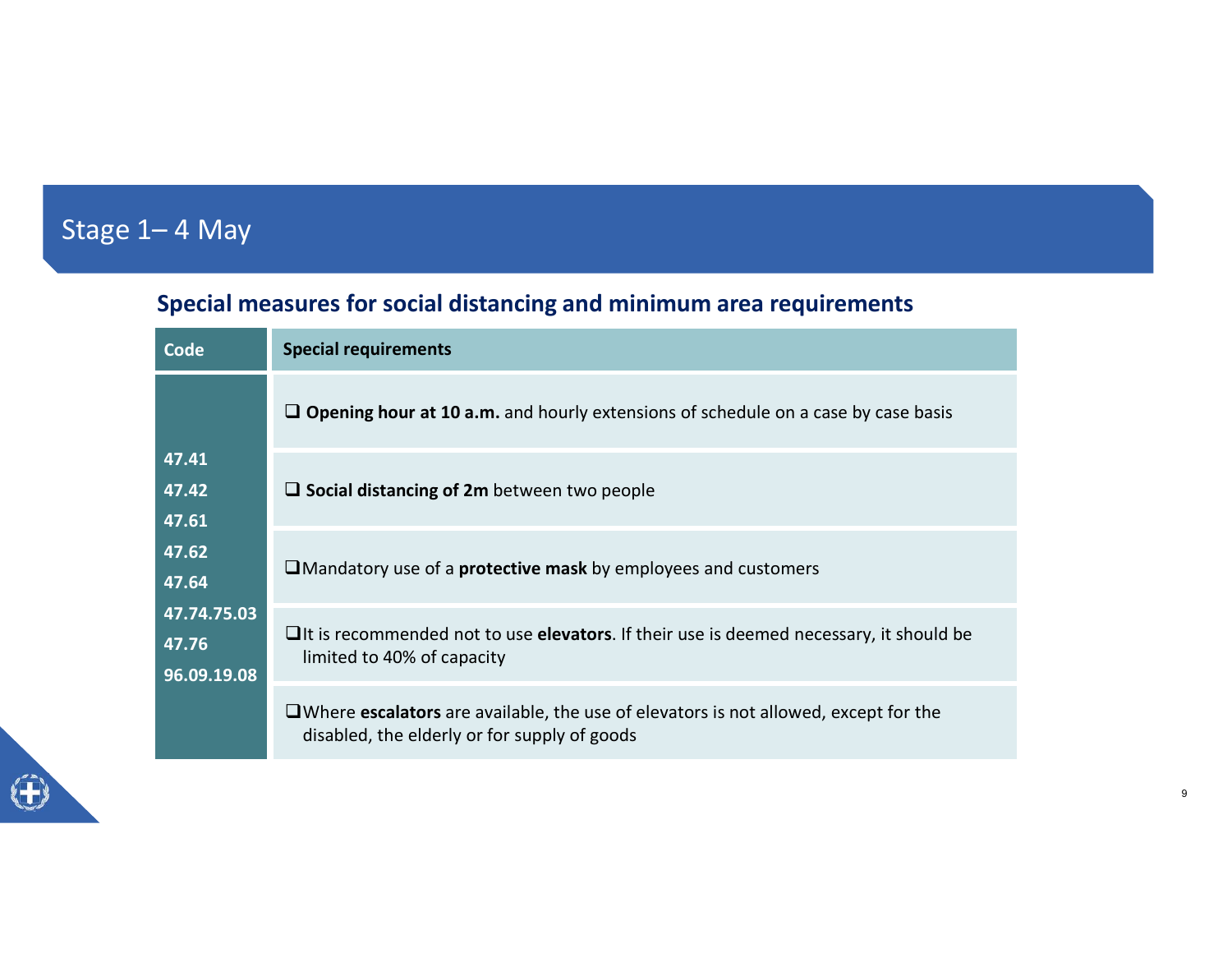# Stage 1 – 4 May<br>Special measures for social distancing and minimum area readers Special measures for social distancing and minimum area requirements

|                                                                      | Stage $1 - 4$ May                                                                                                                                                                                                                                                                                                                                                                                                                                                                                                     |                                                                          |  |  |  |
|----------------------------------------------------------------------|-----------------------------------------------------------------------------------------------------------------------------------------------------------------------------------------------------------------------------------------------------------------------------------------------------------------------------------------------------------------------------------------------------------------------------------------------------------------------------------------------------------------------|--------------------------------------------------------------------------|--|--|--|
| Special measures for social distancing and minimum area requirements |                                                                                                                                                                                                                                                                                                                                                                                                                                                                                                                       |                                                                          |  |  |  |
| Code                                                                 | <b>Special operating measures</b>                                                                                                                                                                                                                                                                                                                                                                                                                                                                                     |                                                                          |  |  |  |
| 96.02                                                                | $\square$ Social distancing between working spaces: 2m<br>$\square$ Customers will only be allowed in following an appointment by phone or email<br>□ Businesses must keep a list of customer appointments at the start of the business day, which should be displayed at the auditors<br>$\Box$ Mandatory use of protective masks for staff and customers<br>$\square$ Disposable gloves for employees in beauty salons<br>□ Daily opening hours (optional) from 7 a.m. until 10 p.m., Saturday: 7 p.m. until 9 p.m. |                                                                          |  |  |  |
| (Hairdressers,<br>barber shops                                       | Square meters of main area<br>(excluding auxiliary areas (e.g. desk areas, storage spaces)                                                                                                                                                                                                                                                                                                                                                                                                                            | No. of people<br>(employees and customers)                               |  |  |  |
| and beauty<br>salons)                                                | Up to 20 sq.m                                                                                                                                                                                                                                                                                                                                                                                                                                                                                                         | 4 people                                                                 |  |  |  |
|                                                                      | From 20 sq.m to 100 sq.m                                                                                                                                                                                                                                                                                                                                                                                                                                                                                              | 4 people + 1 person per 10 sq.m for additional<br>area of 20 to 100 sq.m |  |  |  |
|                                                                      | Above 100 sq.m                                                                                                                                                                                                                                                                                                                                                                                                                                                                                                        | 12 people + 1 person per 15 sq.m for<br>additional area above 100 sq.m   |  |  |  |
|                                                                      | In instances of stores above 300 sq.m spread across multiple levels, the criterion applied is 1 person per 10 sq.m per level.                                                                                                                                                                                                                                                                                                                                                                                         |                                                                          |  |  |  |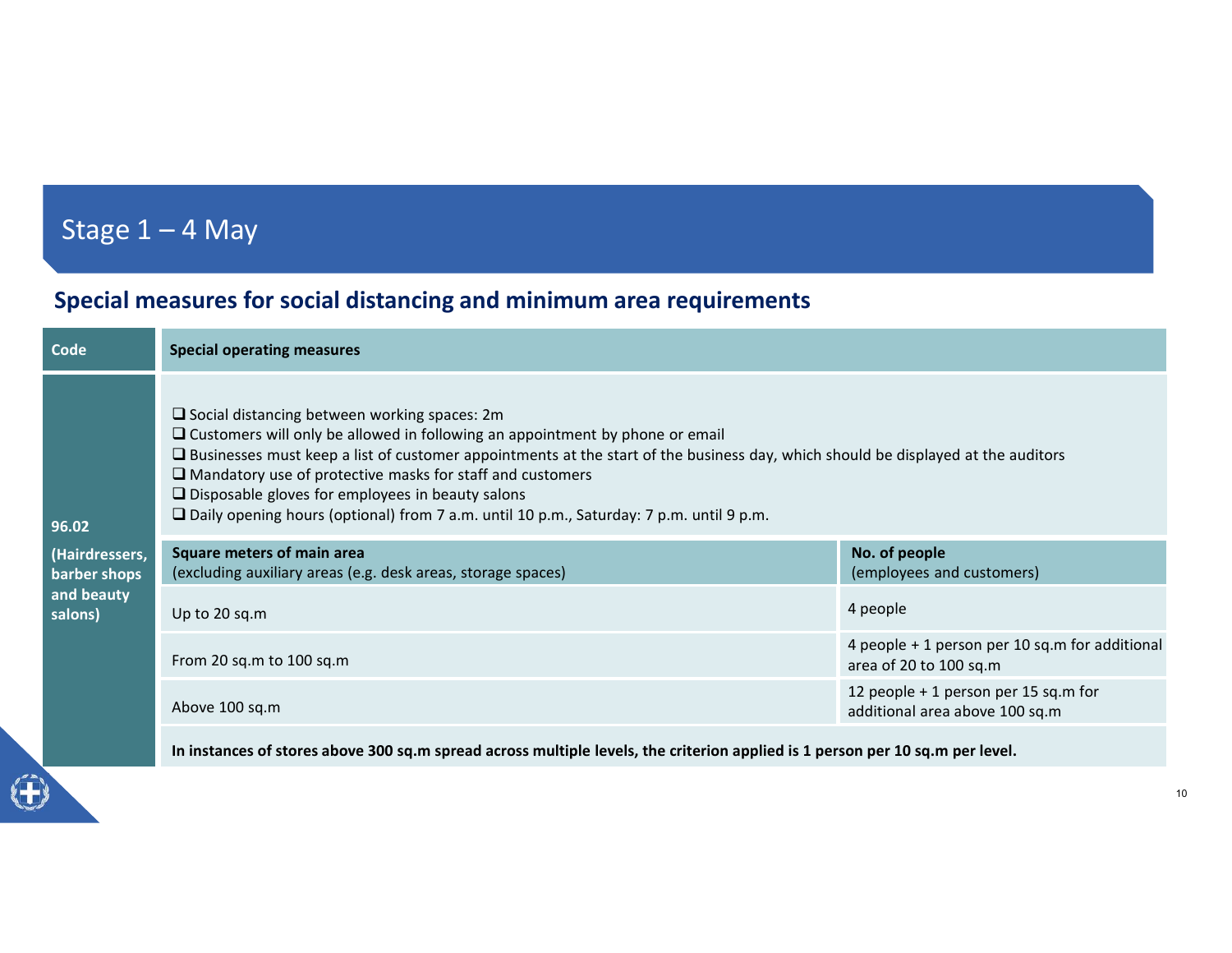# Stage 1 – 4 May<br>Special measures for social distance and minimum Special measures for social distance and minimum area requirements

| $-4$ May        |                                                                                                                                               |  |
|-----------------|-----------------------------------------------------------------------------------------------------------------------------------------------|--|
|                 | Special measures for social distance and minimum area requirements                                                                            |  |
| <b>Code</b>     | <b>Special requirements</b>                                                                                                                   |  |
|                 | □ Customers will only be allowed in following an appointment by phone or email                                                                |  |
| 71.20<br>(KTEO) | $\square$ Businesses must keep a list of customer appointments at the start of the business day, which<br>should be displayed at the auditors |  |
|                 | $\square$ Mandatory use of protective masks for employees                                                                                     |  |
|                 |                                                                                                                                               |  |

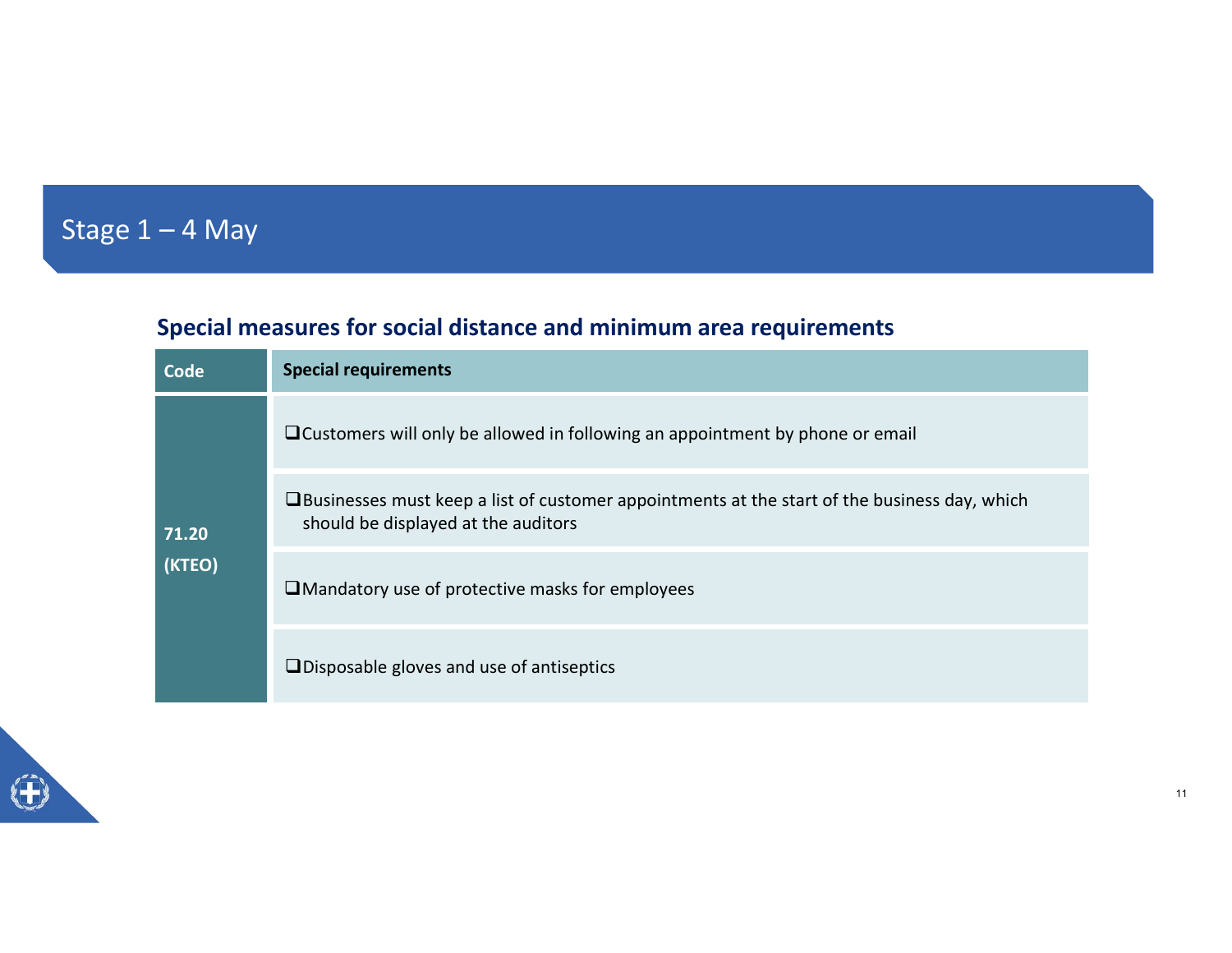## Bodies for Penalties and Enforcement

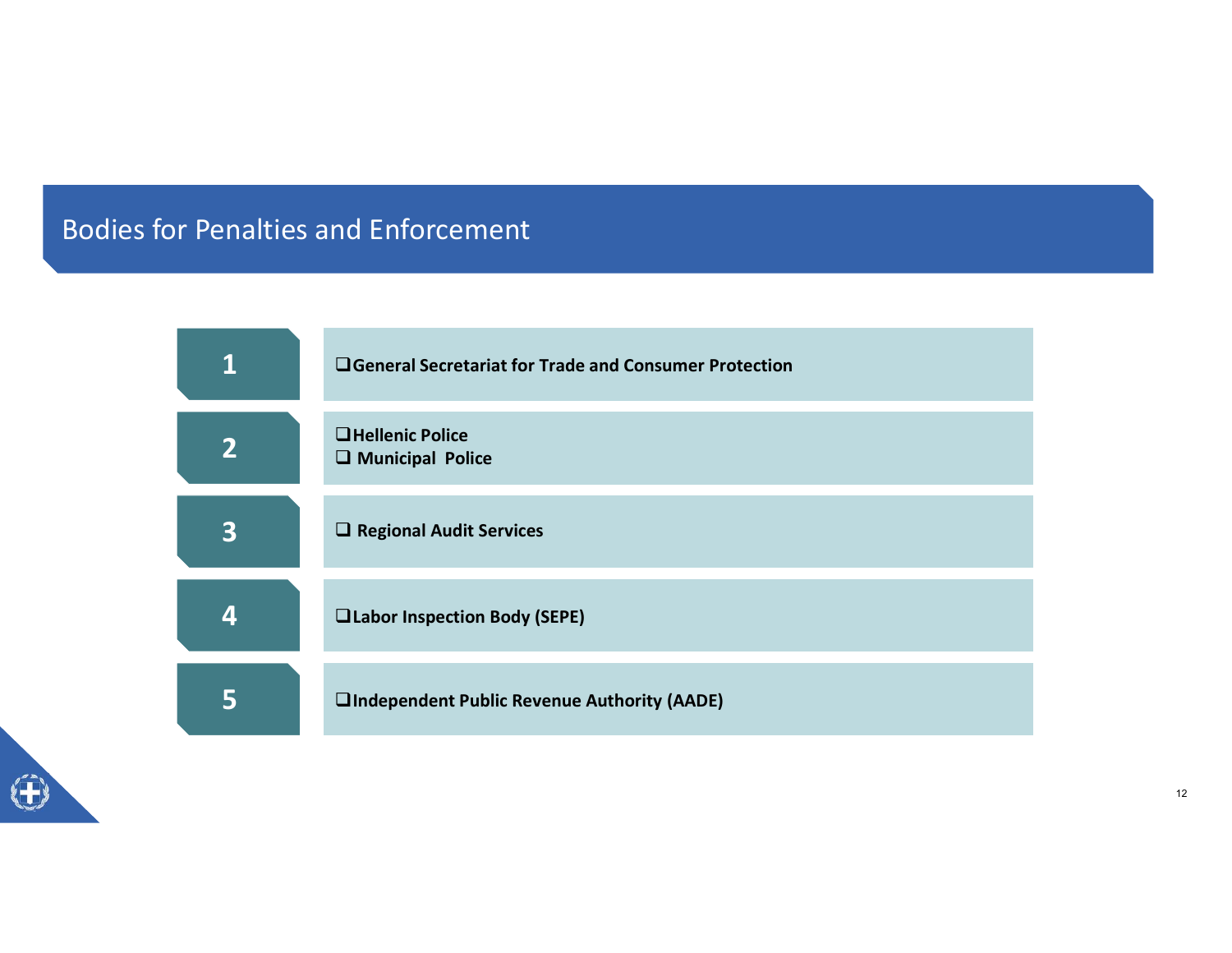# Penalty Enforcement

|                         | nalty Enforcement                                                                                                                         |                |                                                                                                                                           |
|-------------------------|-------------------------------------------------------------------------------------------------------------------------------------------|----------------|-------------------------------------------------------------------------------------------------------------------------------------------|
|                         | <b>Businesses up to 20sq.m</b>                                                                                                            |                | 20sq.m< Businesses < 100 sq.m                                                                                                             |
|                         | 1st offence penalty: 2.000 €<br>Suspension of operation: 15 days                                                                          |                | 1st offence penalty: 3.000 -15.000 €<br>Suspension of operation: 15 days                                                                  |
| $\mathbf{1}$            | 2nd offence penalty: 4.000 €<br>Suspension of operation: 30 days                                                                          | $\overline{2}$ | 2nd offence penalty: 6.000 -30.000 €<br>Suspension of operation: 30 days                                                                  |
|                         | Responsible official of the Ministry's political leadership:<br>P. Stampoulidis/ General Secretariat for Trade and Consumer<br>Protection |                | Responsible official of the Ministry's political leadership:<br>P. Stampoulidis/ General Secretariat for Trade and Consumer<br>Protection |
|                         | 100 sq.m< Businesses < 300 sq.m                                                                                                           |                | Businesses > 300 sq.m                                                                                                                     |
|                         | 1st offence penalty: 10.000 -50.000 €                                                                                                     |                | 1st offence penalty: 20.000 -100.000 €                                                                                                    |
|                         | Suspension of operation: 30 days                                                                                                          |                |                                                                                                                                           |
| $\overline{\mathbf{3}}$ | 2nd offence penalty: 10.000 -50.000 €<br>Suspension of operation: 60 days                                                                 | 4              | Suspension of operation: 60 days<br>2nd offence penalty: 20.000 -100.000 €<br>Suspension of operation: 90 days                            |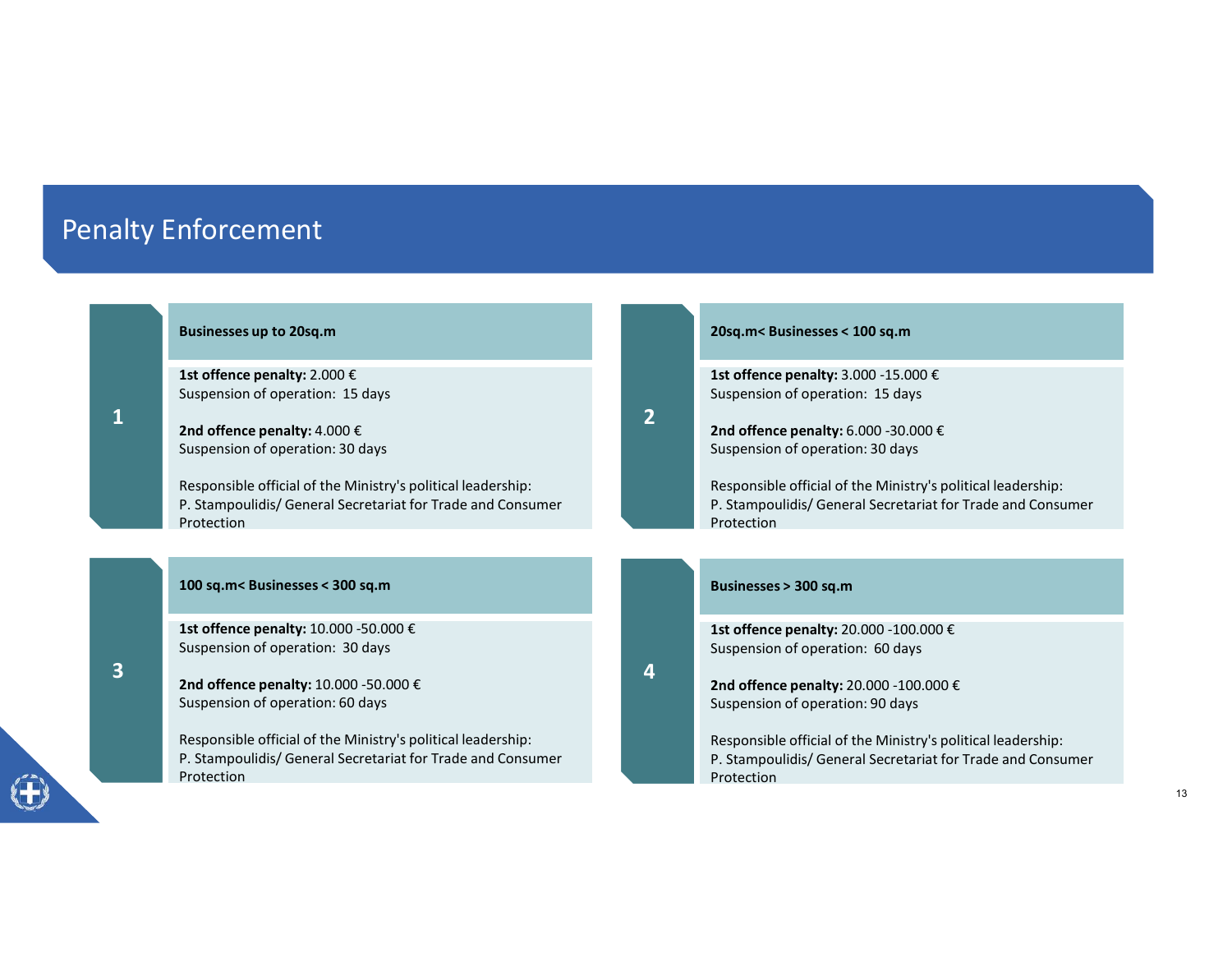# Preventive Measures in force

| <b>Private Businesses</b><br>(supermarkets, grocery stores) | Compliance with the ratio of one (1) customer / consumer per 15 sq.m<br>Minimum distance of 2m between people<br>⊔<br>Queues up to five (5) individuals<br>$\Box$                                                       |  |
|-------------------------------------------------------------|-------------------------------------------------------------------------------------------------------------------------------------------------------------------------------------------------------------------------|--|
| Flee and open air markets                                   | Traders participation at 50%, per category of trade<br>Prohibition of the sale of industrial goods<br>Minimum distance between traders' benches: five (5) meters<br>⊔<br>Separate flee markets to run in parallel<br>❏. |  |
| <b>Maximum amounts of</b><br>antiseptics / alcohol          | Maximum quantity per customer 2 pcs (1 piece of each item):<br>Antiseptics (in gel or wipes)<br>⊔<br>Ethyl alcohol (raw or bottled)<br>◻                                                                                |  |

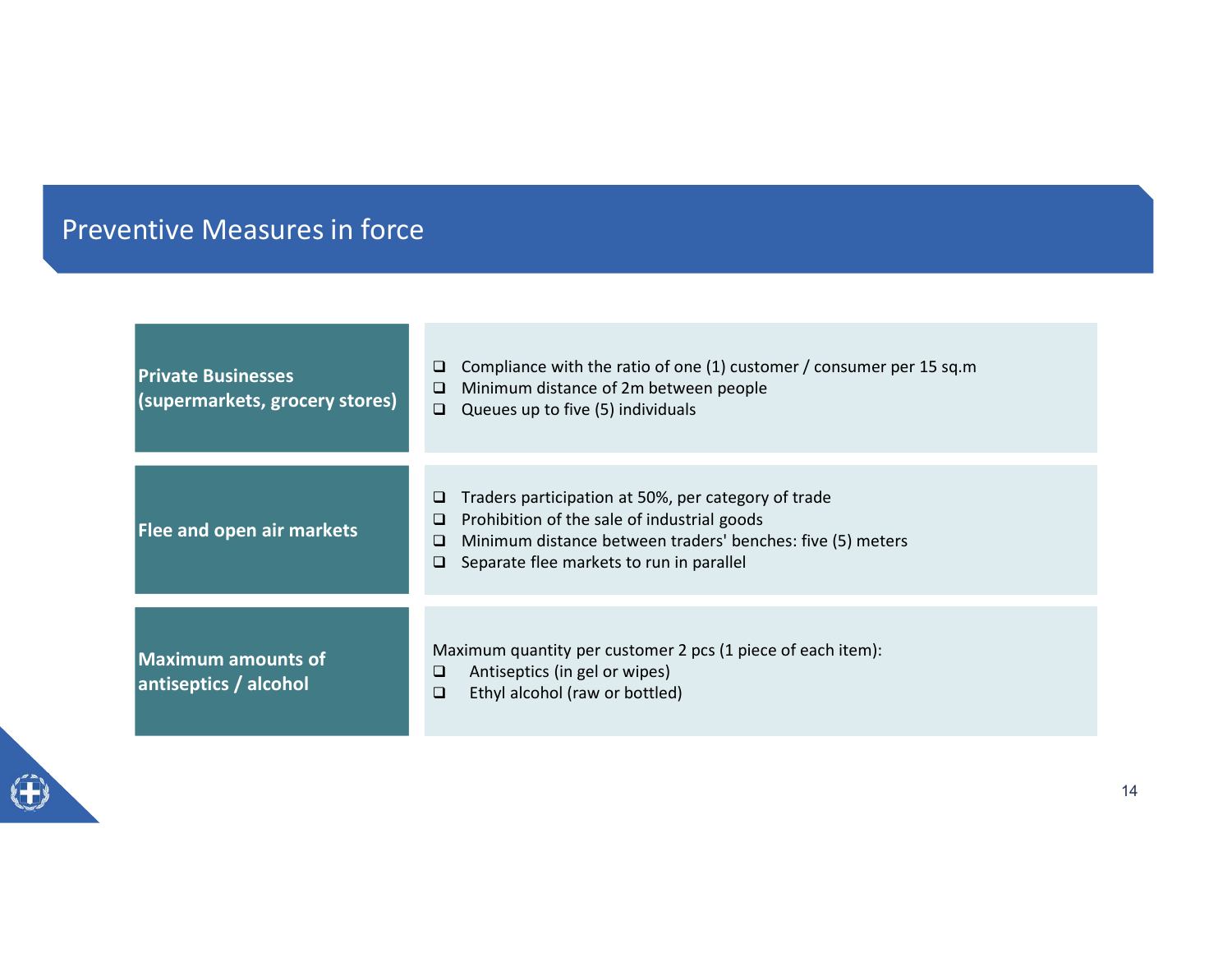# Stage 2 – 11 May

O

| Stage $2 - 11$ May                                        |                                                                                                                                                                                                                                                                                                                                                                                                                                                                                        |
|-----------------------------------------------------------|----------------------------------------------------------------------------------------------------------------------------------------------------------------------------------------------------------------------------------------------------------------------------------------------------------------------------------------------------------------------------------------------------------------------------------------------------------------------------------------|
| <b>Retail</b><br>(rest of categories,<br>excluding malls) | For retail stores with main area:<br>Up to 20 sq.m - 4 people<br>$\Box$<br>From 20 to 100 sq.m - 4 people + 1 person per 10 sq.m for additional area of 20 to 100 sq.m<br>$\Box$<br>Above 100 sq.m - 12 people + 1 person per 15 sq.m for additional area above 100 sq.m<br>$\Box$<br>In cases of stores above 300 sq.m spread across multiple levels, the level criterion applies, i.e.<br>$\Box$<br>1 person per 10 sq.m per level.<br>$\Box$ Social distancing of 2m between people |
| Industrial goods in flee<br>markets                       | Minimum distance between the traders' benches is 5 meters<br>$\Box$<br>Minimum distance between individuals (traders and customers) is 2 meters<br>$\Box$<br>Maximum participation rate of 50% of active traders and producers<br>$\Box$<br>In parallel operation of flee markets to avoid overcrowding<br>$\Box$                                                                                                                                                                      |
| <b>Driving Schools</b>                                    | Mandatory use of a protective mask for the instructor and the trainee<br>$\Box$<br>Use of disposable gloves and antiseptics<br>$\Box$                                                                                                                                                                                                                                                                                                                                                  |
|                                                           | 15                                                                                                                                                                                                                                                                                                                                                                                                                                                                                     |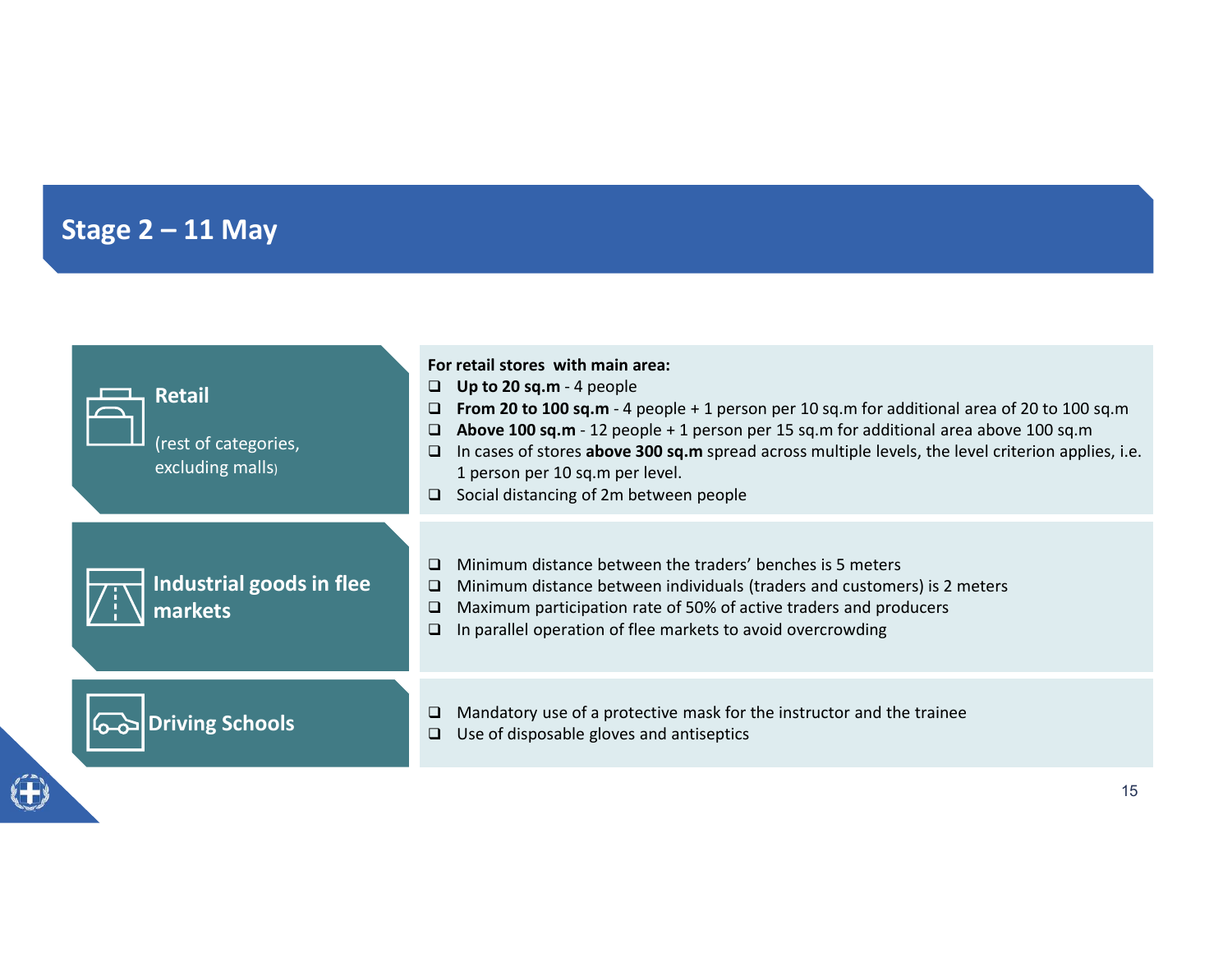| Stage $3 - 18$ May                                                                                                                                     |  |
|--------------------------------------------------------------------------------------------------------------------------------------------------------|--|
|                                                                                                                                                        |  |
| $\Box$ 2m social distance<br>Zoos, Botanical<br>Strong recommendation for protective masks<br>$\Box$<br><b>Gardens</b><br>$\Box$ Shows are not allowed |  |
|                                                                                                                                                        |  |
| Outdoor areas only<br>$\Box$<br><b>Archaeological sites</b><br>2m social distance<br>$\Box$                                                            |  |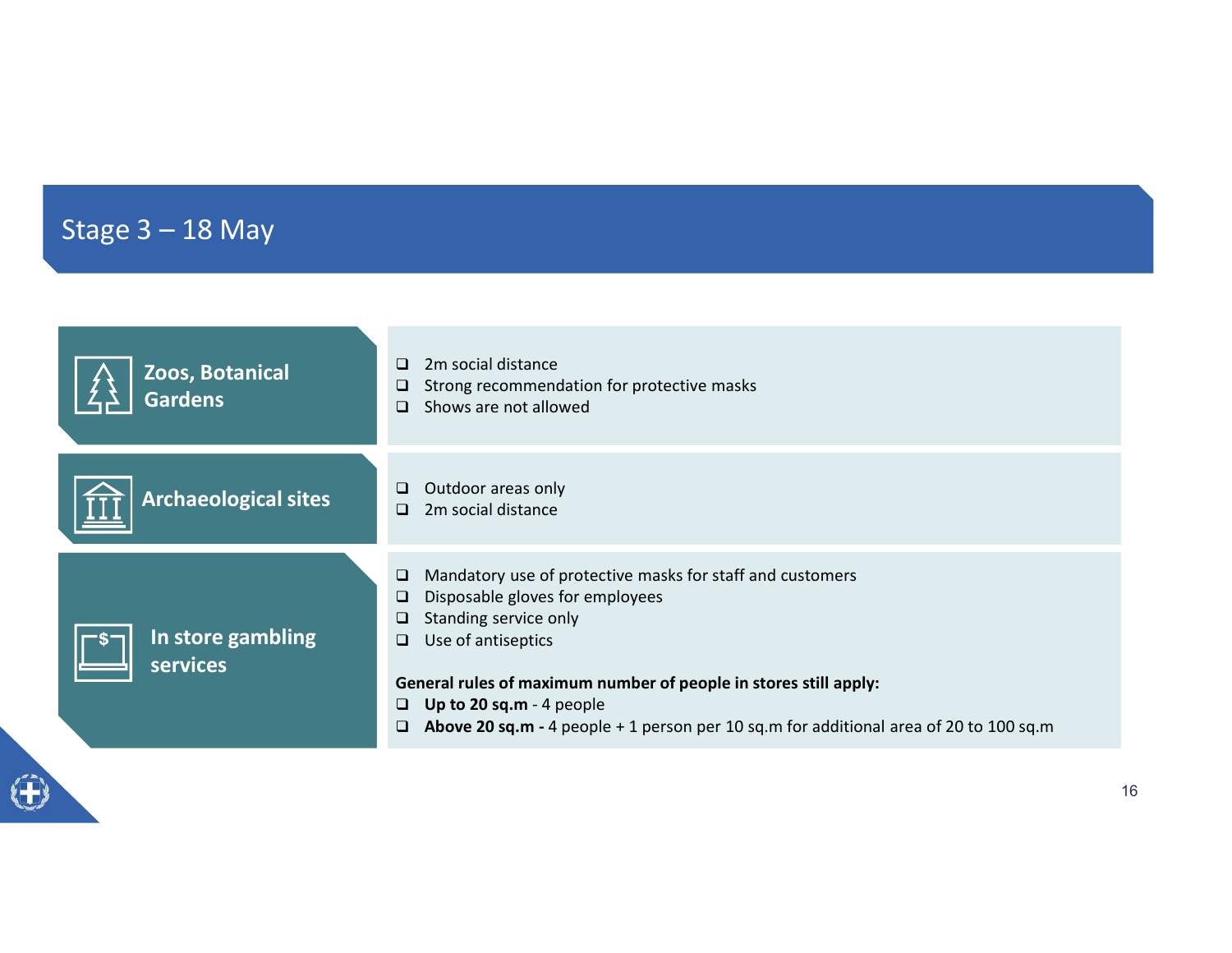G

| Stage $4 - 1$ June                                 |                                                                                                                                                                                                                                                                                                                                                                                                                                                                                                                                                                    |    |
|----------------------------------------------------|--------------------------------------------------------------------------------------------------------------------------------------------------------------------------------------------------------------------------------------------------------------------------------------------------------------------------------------------------------------------------------------------------------------------------------------------------------------------------------------------------------------------------------------------------------------------|----|
| <b>Malls</b><br>Other services                     | <b>Malls</b><br>Mandatory use of protective masks for staff and customers<br>$\Box$<br>Use of disposable gloves for staff<br>$\Box$<br>Standing services only<br>$\Box$<br>General rules of maximum number of people in stores still apply:<br>$\Box$ Up to 20 sq.m - 4 people<br>$\Box$ From 20 to 100 sq.m - 4 people + 1 person per 10 sq.m for additional area of 20 to 100 sq.m<br>$\Box$ Above 100 sq.m - 12 people + 1 person per 15 sq.m for additional area above 100 sq.m<br>$\square$ Maximum customer presence within the mall: 1 customer per 20 sq.m |    |
| <b>Restaurants and</b><br>cafes<br>(outdoors only) | Minimum distance between tables / stands: 2m<br>$\Box$<br>Mandatory use of protective masks and gloves by staff, use of antiseptics<br>$\Box$<br>Maximum number of customers: 1 customer per 3 sq.m<br>$\Box$<br>Maximum capacity per table: 4 people<br>$\Box$                                                                                                                                                                                                                                                                                                    |    |
|                                                    |                                                                                                                                                                                                                                                                                                                                                                                                                                                                                                                                                                    | 17 |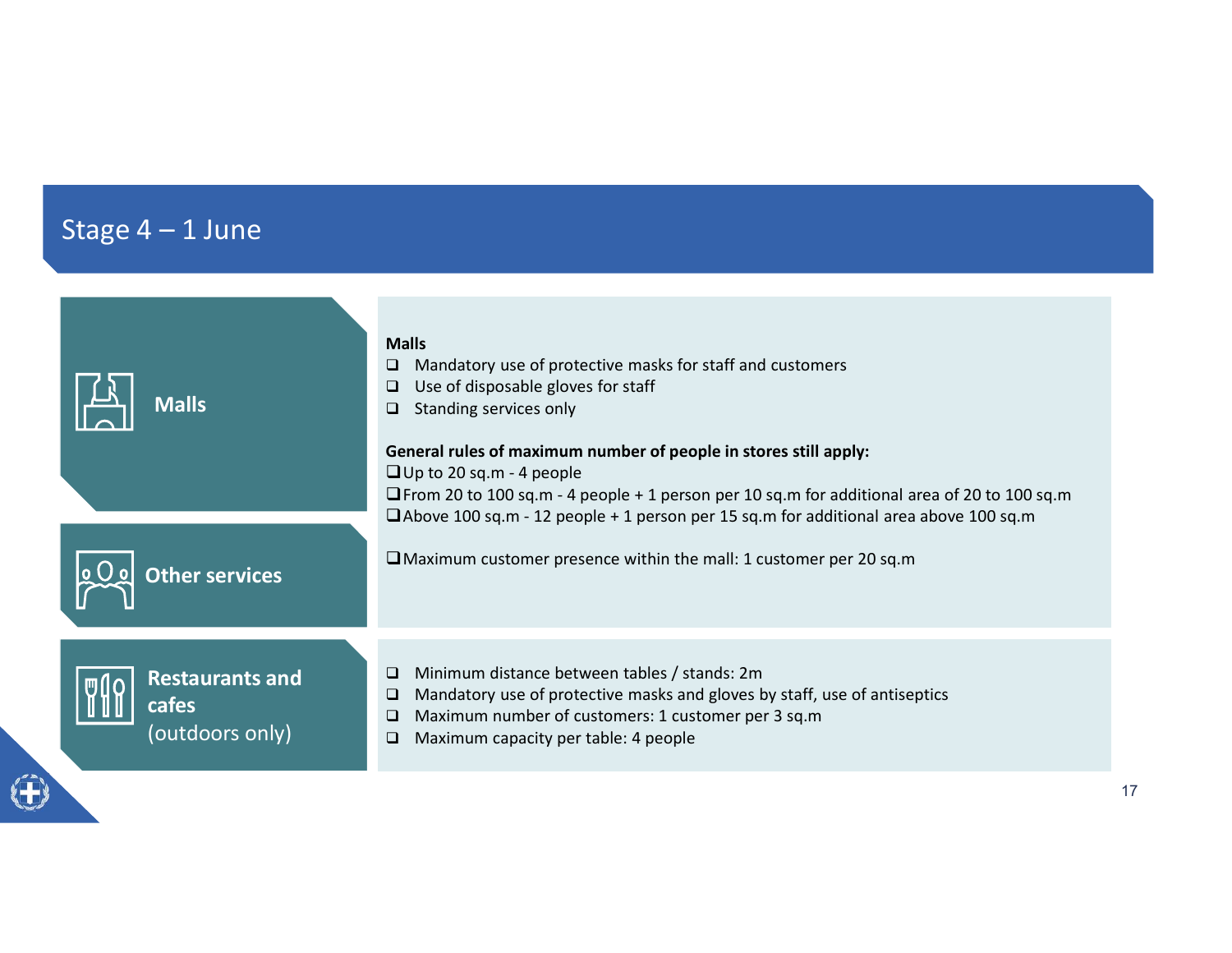# Stage 5

| Stage 5                                    |                                                                                                                                                         |
|--------------------------------------------|---------------------------------------------------------------------------------------------------------------------------------------------------------|
|                                            |                                                                                                                                                         |
| <b>Outdoor Cinemas</b>                     | Distance between rows: 1.5m<br>$\Box$<br>Special rules per case to be applied<br>$\Box$<br>Maximum capacity allowance : 60% of total capacity<br>$\Box$ |
| Hotels that operate all<br>圕<br>year round | In restaurants and hotel cafes the general rules for indoors and outdoors will be applied<br>$\Box$                                                     |

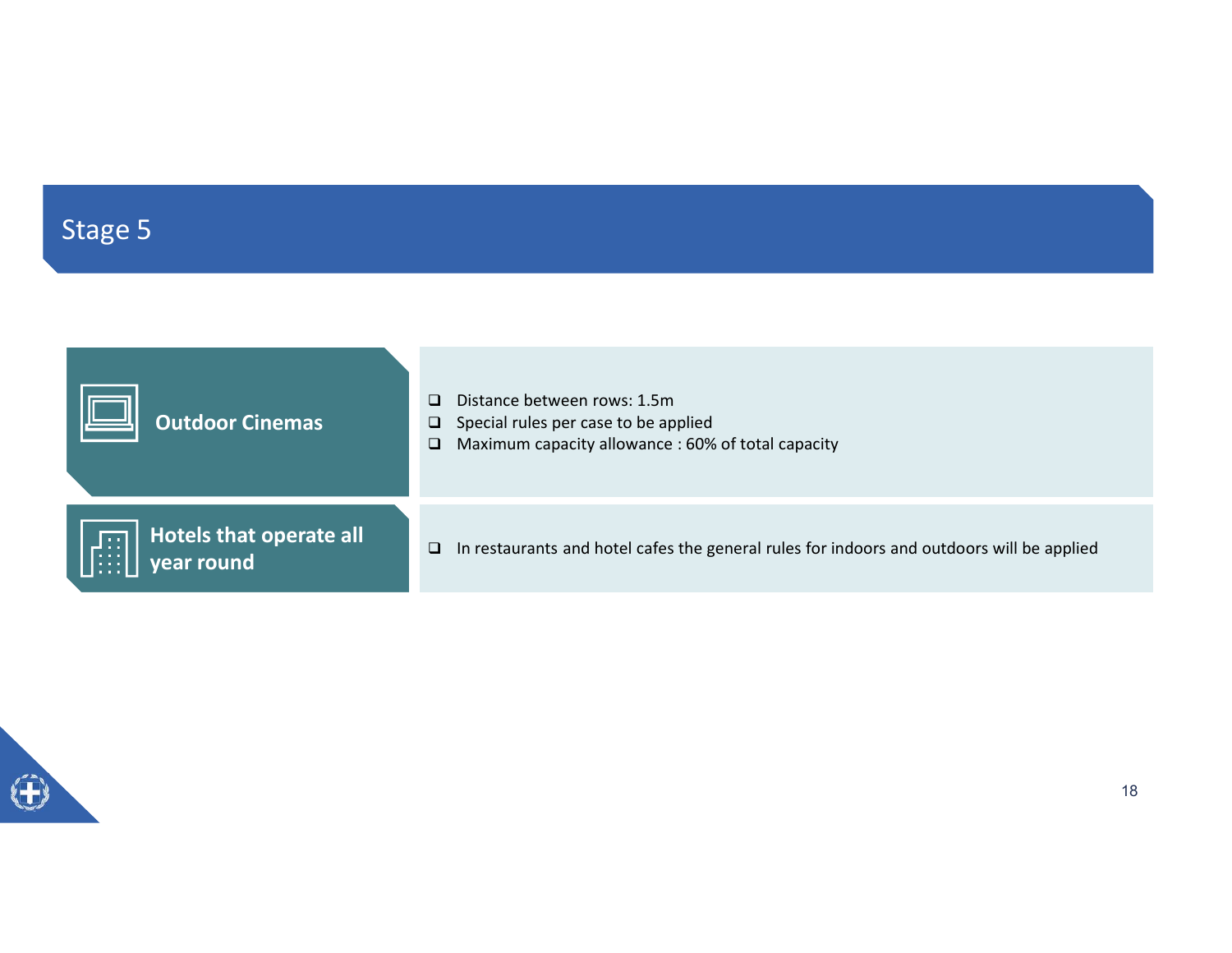## Stage 6

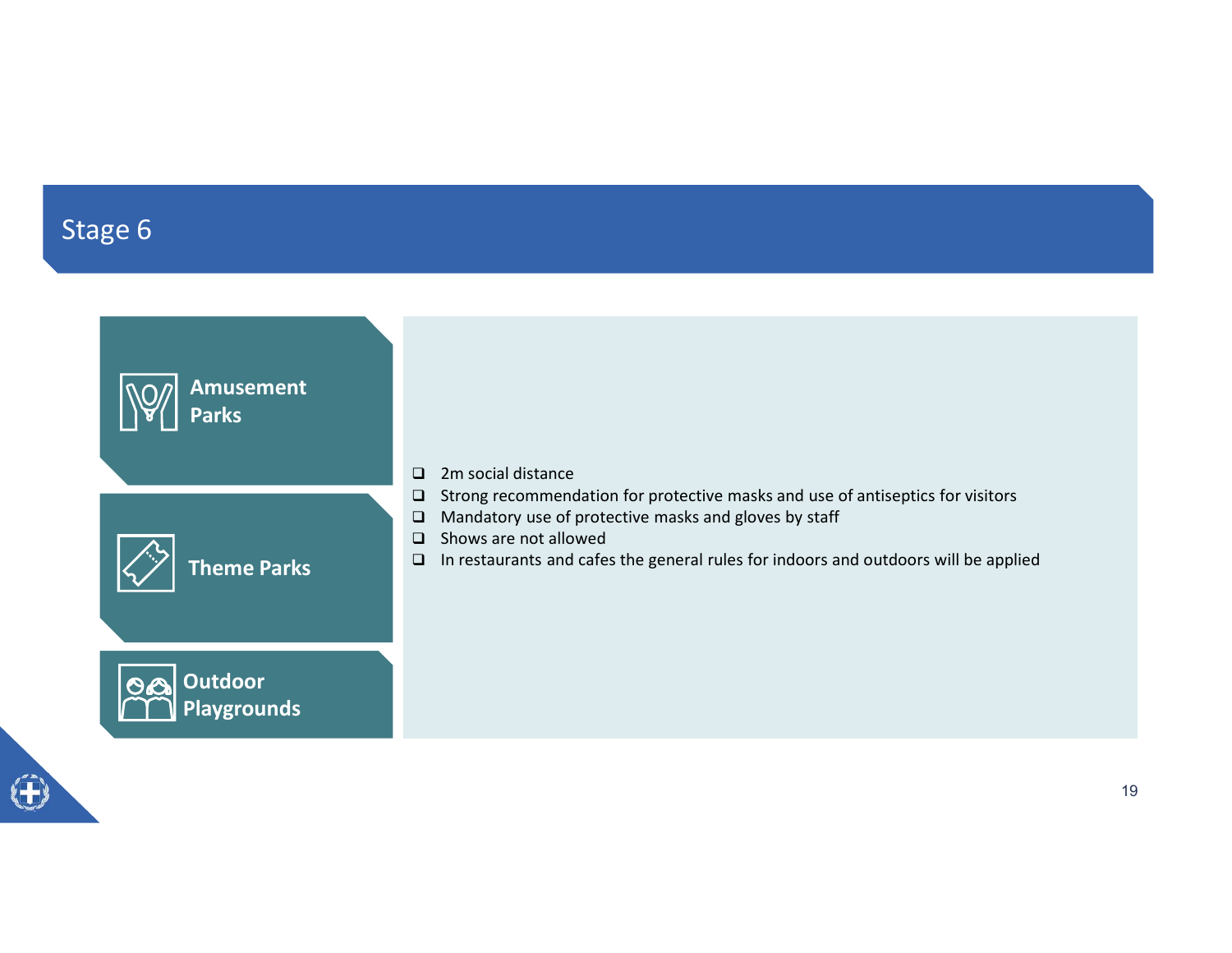## Stage 7



**ARI**  $\blacktriangleright$ 

Restaurants and cafes (indoors)

Entertainment (bars, cinemas, nightclubs)

|    | п  | п |  |
|----|----|---|--|
| __ |    | ī |  |
| ۰  | п  | ۰ |  |
| ۰  | ┓  | ŋ |  |
| п  | ٠. | ٠ |  |

Holiday accommodation, rooms to let, camping, hotel units with occupancy restrictions



Sports facilities and gyms with specific rules

- All previous restriction for outdoor spaces apply
- Αρχική εκδήλωση και Where restaurants and cafes operate outdoors, the relevant rules of the previous stages apply
- περιορισμός του εκταιρισμός του επιστροποιεία του προσωπικό του προσωπικό του προσωπικό του στο προσωπικό του<br>
αποτελεί που Ματαστολικού στο προτελεύται στο προσωπικό του στο προσωπικό του στο προσωπικό του στο προσωπικό
	- $\Box$  For special operating rules indoors, a joint ministerial decision will follow